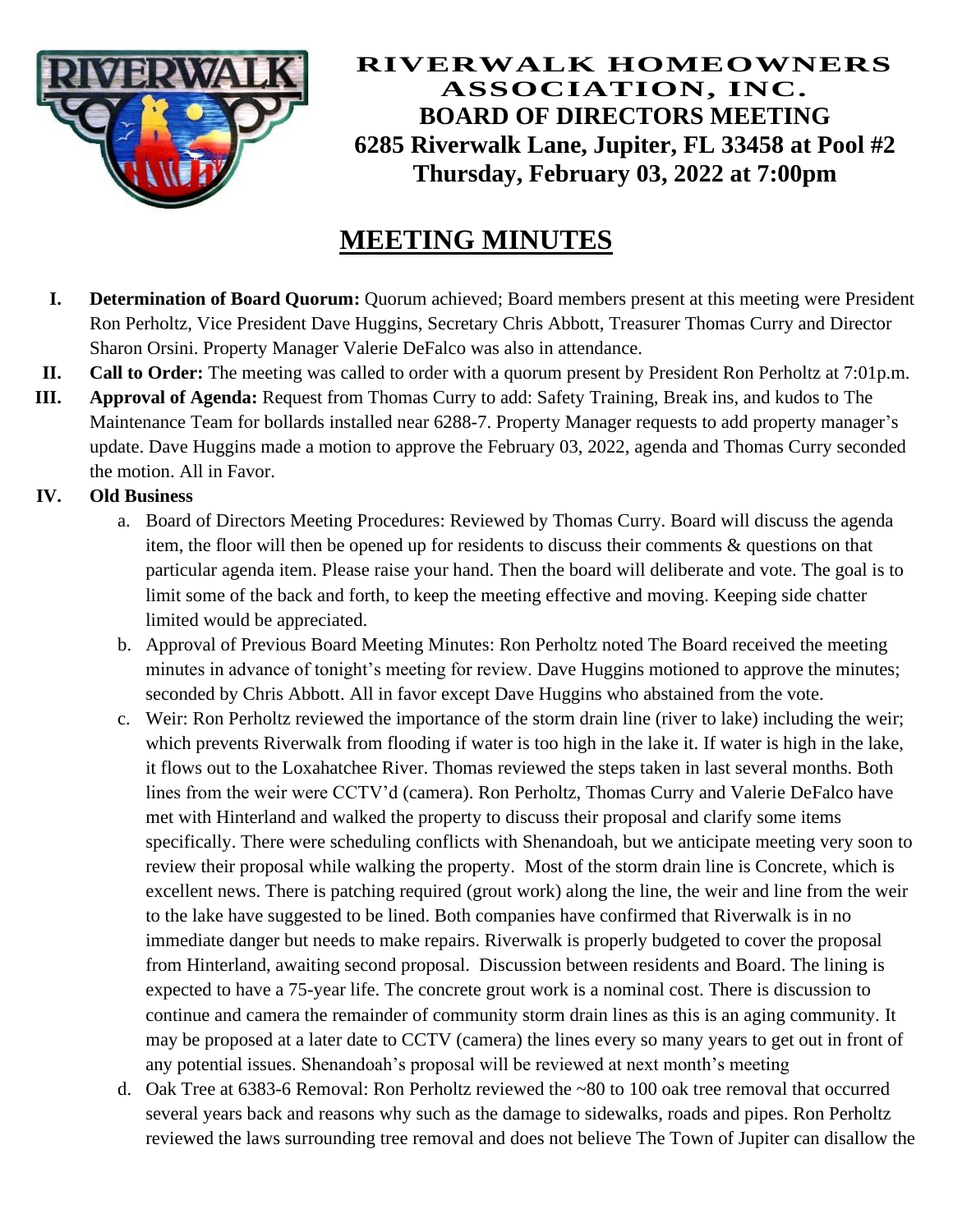removal of said oak tree in Riverwalk and that The HOA/Board can remove trees if it decides to do so. Valerie DeFalco provided an update from The Town of Jupiter. The application is now complete and will head to review; a \$150 review fee will be required. Ron Perholtz confirmed that he will take this case on legally and ensure costs are minimal. Discussion was had amongst the Board regarding the dangers of root pruning and that some oaks do not have enough growing space. Sharon Orsini discussed that the oak trees are beautiful and enhance the value of a home but it cannot be to the detriment of persons/property. Ron Perholtz discussed that The Canopy of oak trees along the main road is very important to the community and that Riverwalk would work to see it is preserved.

e. Dead/Dying Pine Trees (3) behind 6159 Removal: Update from Town of Jupiter – no cost; application is complete and in review with The Town of Jupiter.

#### **V. New Business**

- a. Proposals to Replace Front Entrance Lighting: The ground lighting at the front entrance including the electrical outlet and photocells are either not functioning or in disrepair. Proposals were gathered and discussed by The Board. Chris Abbott motioned to approve The Excel Electric quote; seconded by Dave Huggins. All in Favor.
- b. Additional CAM license: The law requires a licensed CAM in Riverwalk. Ron Perholtz currently has a CAM license and, in the past, has had to take the Property Manager role when it was vacant/abandoned. Believed it is prudent that there is an additional Board member with a CAM license should a scenario arise that the CAM role needs filled, ensuring coverage for Riverwalk. Sharon Orsini motioned to approve Dave Huggins obtaining a CAM license; seconded by Thomas Curry. All in Favor.
- c. Painting Fascia White on Previous Color Schemes during Re-roofing: A homeowner suggested that if a building has an old color scheme the fascia should be painted white to match the current color scheme. Much discussion amongst the board regarding sequencing of the painting/roofing projects and best steps going forward. The Board agreed it is best to paint all fascia white (current color scheme) during the roofing project even if a building has an old color scheme.
- d. Matters of Considerable Concern Document: This is a document that has been circulated within Riverwalk and The Board wanted to discuss the items as it contains some un-factual claims. Reserves here are not required however, Ron Perholtz has created a Capital Asset Savings Fund which outlines when and where money will be spent for capital improvements, this is in essence Riverwalk's Reserves and is available to anyone to view on Riverwalk's website. Ron Perholtz asked if anyone in the audience would take responsibility for the document so it could be discussed and straightened out. The message to The Riverwalk Community is "Be careful what you read; some residents have an ax to grid with The HOA and make things up". Owner 6183-4 expressed that he believes the current Board is doing a great job.
- e. Voicing Concerns at Meetings: Urging residents to try and resolve concerns through The HOA/Board first before involving other authorities so Riverwalk can resolve its problems within.
- f. Adding A Hose Spicket/Lighting to Kayak Area/Boat Ramp: Thomas Curry requested this item at the last board meeting. Discussed that it would be very helpful to add a hose spicket to kayak area for convenience of residents to wash kayaks after use. Believed no permit required to add a water line. Ron Perholtz discussed that lighting should be added as well, preferably to the boat ramp area. Valerie DeFalco received an update from SFWMD regarding procedure; a few forms are required, a site plan of where we propose to make these installations, \$150 fee and Town of Jupiter permit. Owner 6303-6 suggested installing solar lighting. Also, discussed to add a camera to the kayak area. So, to sum up: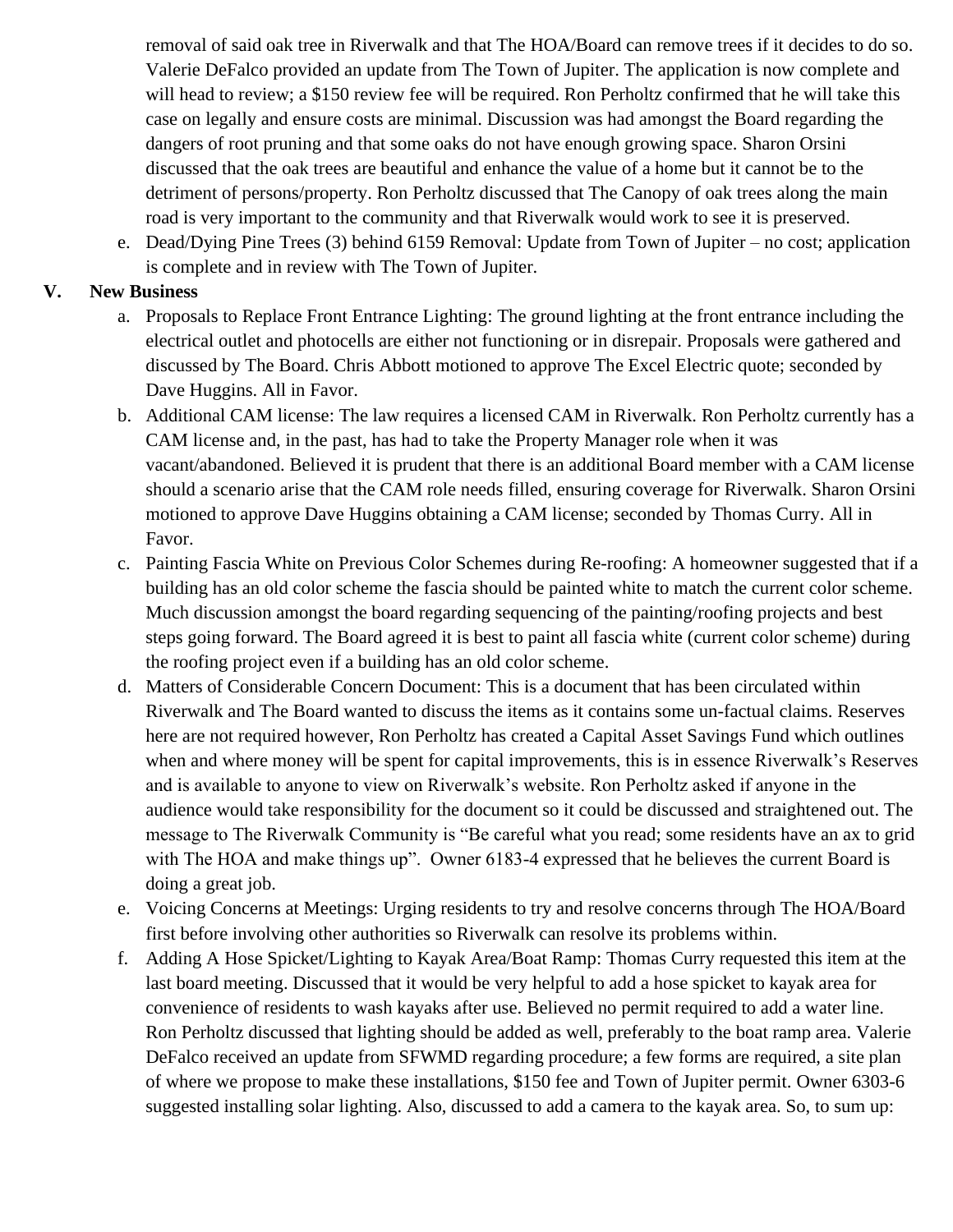add camera and water to kayak area AND water, power & camera to the boat ramp. Need to do more homework on this and revisit next month.

- g. 6198-1 Approval Requested for Impact Glass Not Currently Board Approved: Currently The Board years ago approved clear & LoE 366 if installing impact windows to maintain a unform look throughout Riverwalk as to prevent a "patchwork look" in the community. Valerie DeFalco passed a physical sample to the Board members of both the LoE 366 and the owner requested impact glass. The owner requesting pointed out that there are different colored windows in Riverwalk currently. This may be true because those owners DID NOT get Board approval. A lot of discussion was had amongst the residents, owner requesting windows and The Board. The Board discussed that the look of the community and consistency is important, and some neighbors may not like the different colors installed. It will be hard for all owners to agree that the color(s) if all different are appealing for everyone. The Board has voted in the past to approve clear or LoE 366 impact windows and that decision remains. The Board discussed that mirrored windows are definitely not permitted. Owner 6183-4 discussed that some windows may not have been approved in the past but it is important to take a stand on the issue. A previous board member was in the audience and recalled that the while he was on the Board LoE 366 was approved and one of the reasons why is because it was standard and least expensive option, and the Board was adverse to approving only the more expensive option as the requirement. Board member Thomas Curry suggested making a grey colored window part of the approved impact window colors. Owner 6279-2 also voiced her concern that she agrees with the concept of uniformity but sees that some is lacking in Riverwalk. Ron Perholtz added that Kevlar is a valid option in lieu of impact windows. Much more discussion amongst residents and Board. Request by owner 6198-1 not approved. However, the general item of impact windows will be on next month's agenda.
- h. Discontinuing Fax Service: The office suggested removing this service as it is not used. Chris Abbott motioned to approve discontinuing the fax service; seconded by Sharon Orsini. All in Favor.
- i. \*ADDED: Thomas Curry suggested staff (Valerie & both members of The Maintenance Team) taking an off-site dedicated safety class, something that is relevant to their position and duties. Tabled until more information.
- j. \*ADDED: Thomas Curry gave kudos to The Maintenance Team for an excellent job installing the Bollards near 6288-7 which protect the pad mounted transformer which is not the responsibility of FPL. The previous bollards were very old, and one was broken almost completely to the base.
- k. \*ADDED: Thomas Curry wanted to discuss the recent car robberies happening in Riverwalk. Valerie DeFalco distributed the best photos we have of the robber. The robber is checking car doors and robbing from those unlocked. We are looking for a white male about 6'2"; our photos show him wearing a white jumpsuit and a black hat, specific Nike shoes with shocks. Anyone with information as to his identity should reach out to the office.
- l. \*ADDED: Property Manager's Update: The Maintenance Team completed work at pool 3 including pressure washing the fences, the furniture and brick pavers. The brick pavers were also sealed to keep the deck looking cleaner longer. The Maintenance Team does so much in the community. Valerie DeFalco thanked Thomas Curry for his work and contributions to The Bollards Project completed.

#### **VI. Violations**

a. 6150-4 Guererri – Dog Waste Not picked Up / Health, Safety & Welfare / Nuisance in The Community: Thomas Curry motioned to fine \$100; seconded by Dave Huggins. All in Favor.